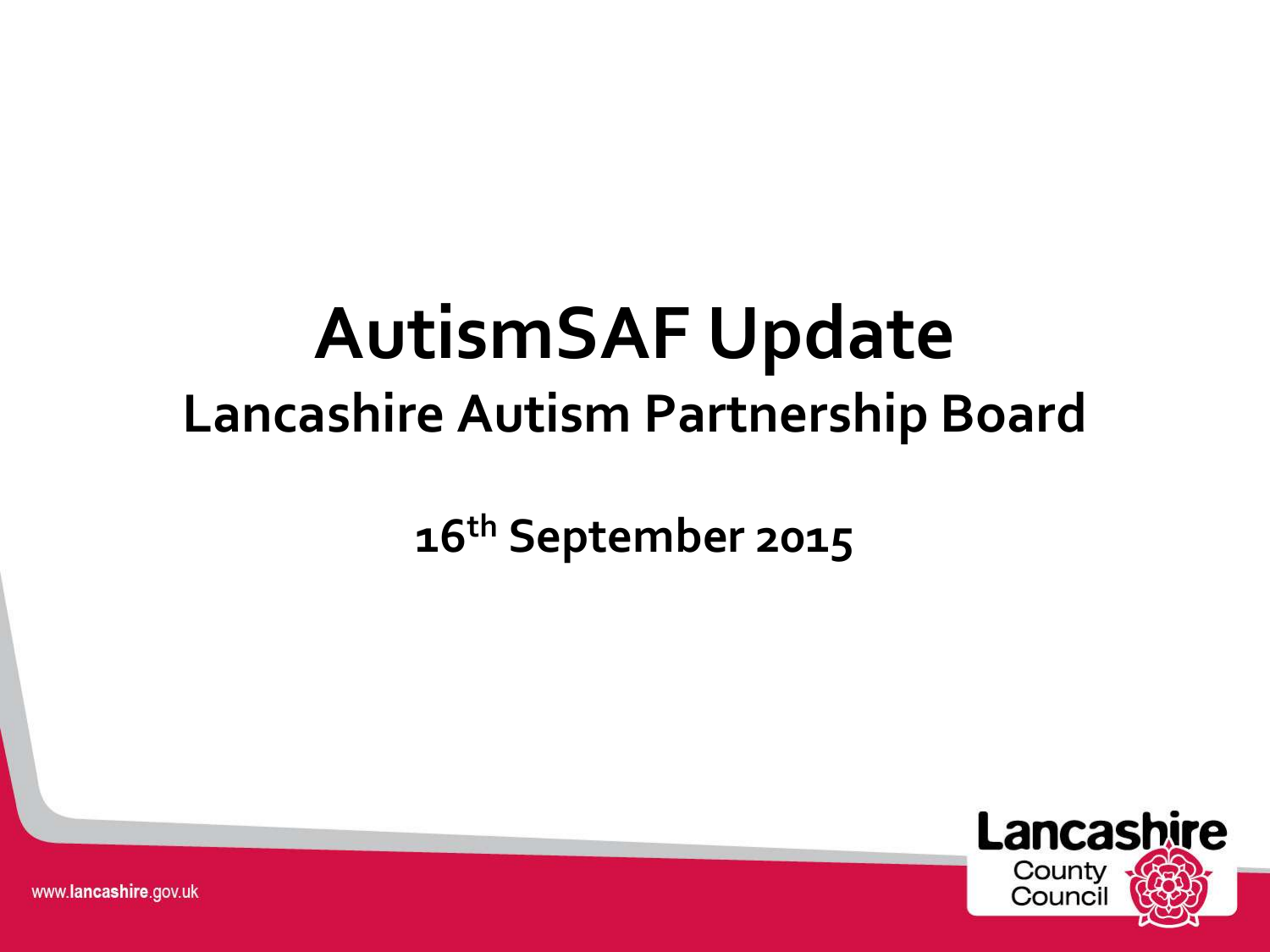- JSNA:
- Autism included in Learning Disabilities and Autism JSNA 2012 this is to be updated. Also included in SEND JSNA 2013
- Data collection:
- Liquid Logic (adult services) autism is a primary health category
- Updates from LCC Business Intelligence: numbers diagnosed, numbers assessed eligible for services, service type, providers, whether also learning disability or mental health category

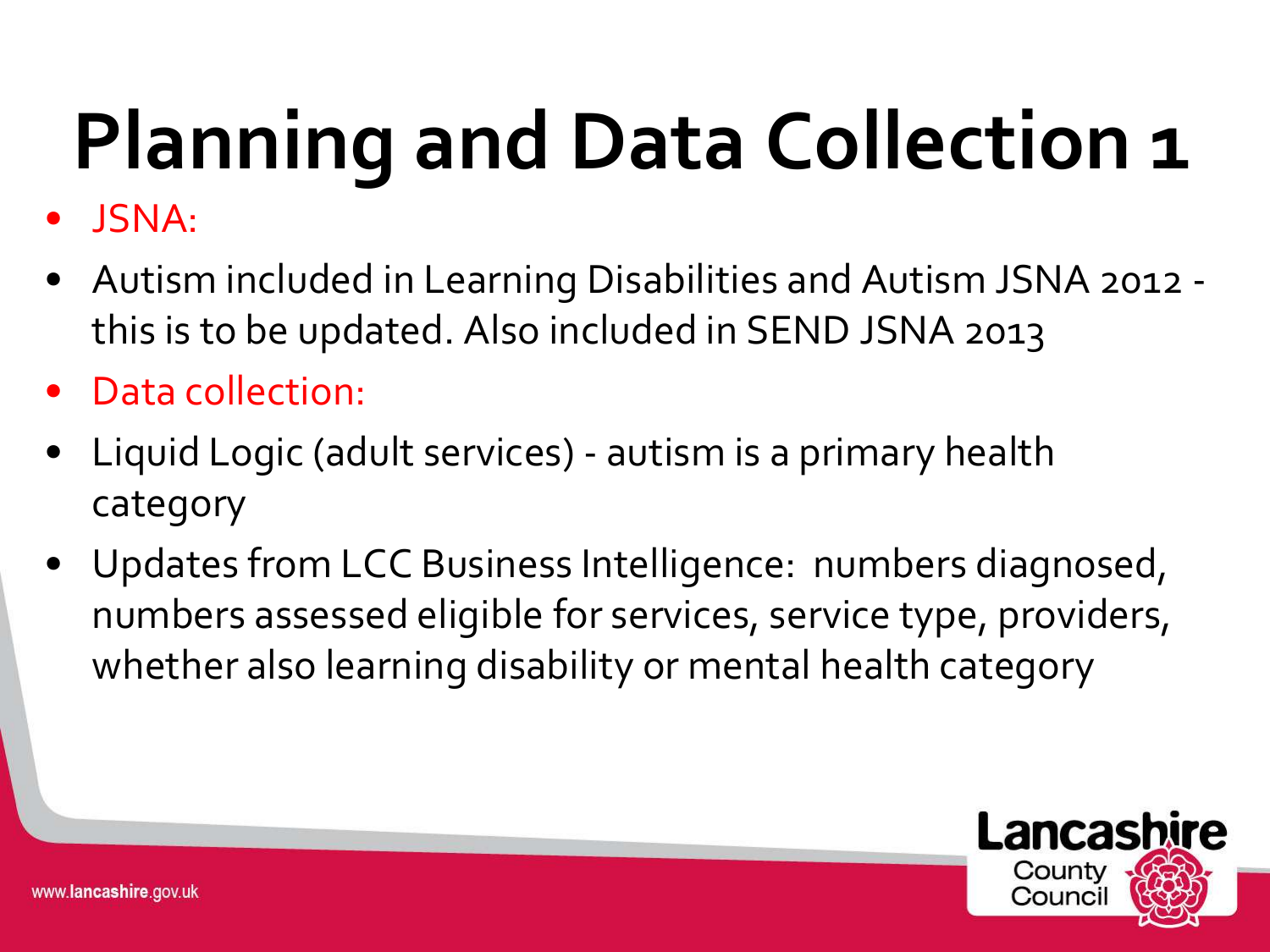- Joint Strategic Commissioning Plan:
- Subgroup action plans drive activity
- Partnership working with professionals:
- CCG rep now on board
- Links with all CCGs through Lancs Learning Disabilities Commissioning Network
- Meeting with Autism Leads in Blackpool and Blackburn with Darwen

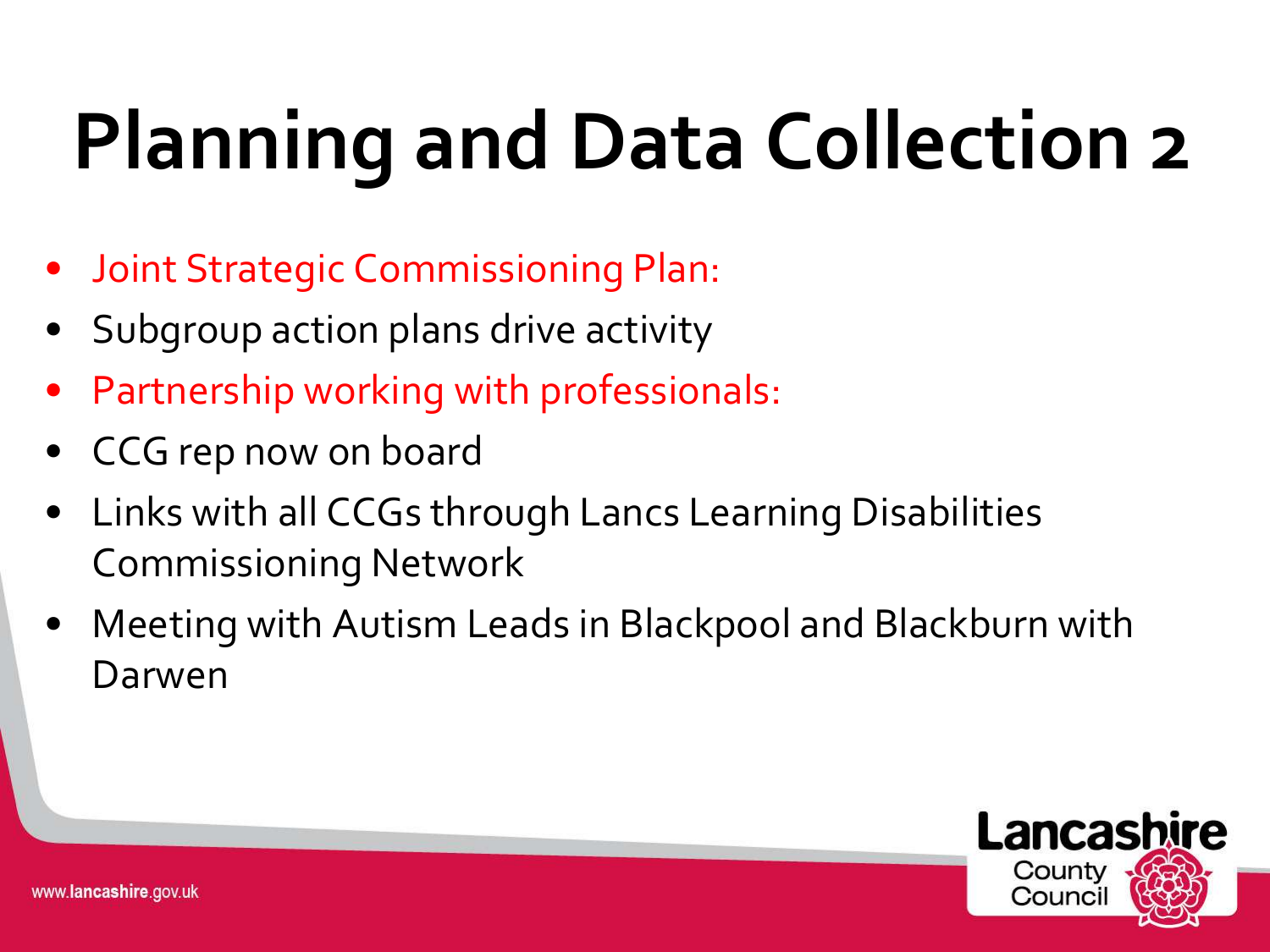- Engaging service users, citizens and parent/carers in planning:
- Through the board and the board's networks (e.g. through the parent carer forum)
- Website development
- Reasonable adjustments for LCC services:
- Generic reasonable adjustments policy
- Mandatory Equality and Diversity Training
- Specialist practitioner training

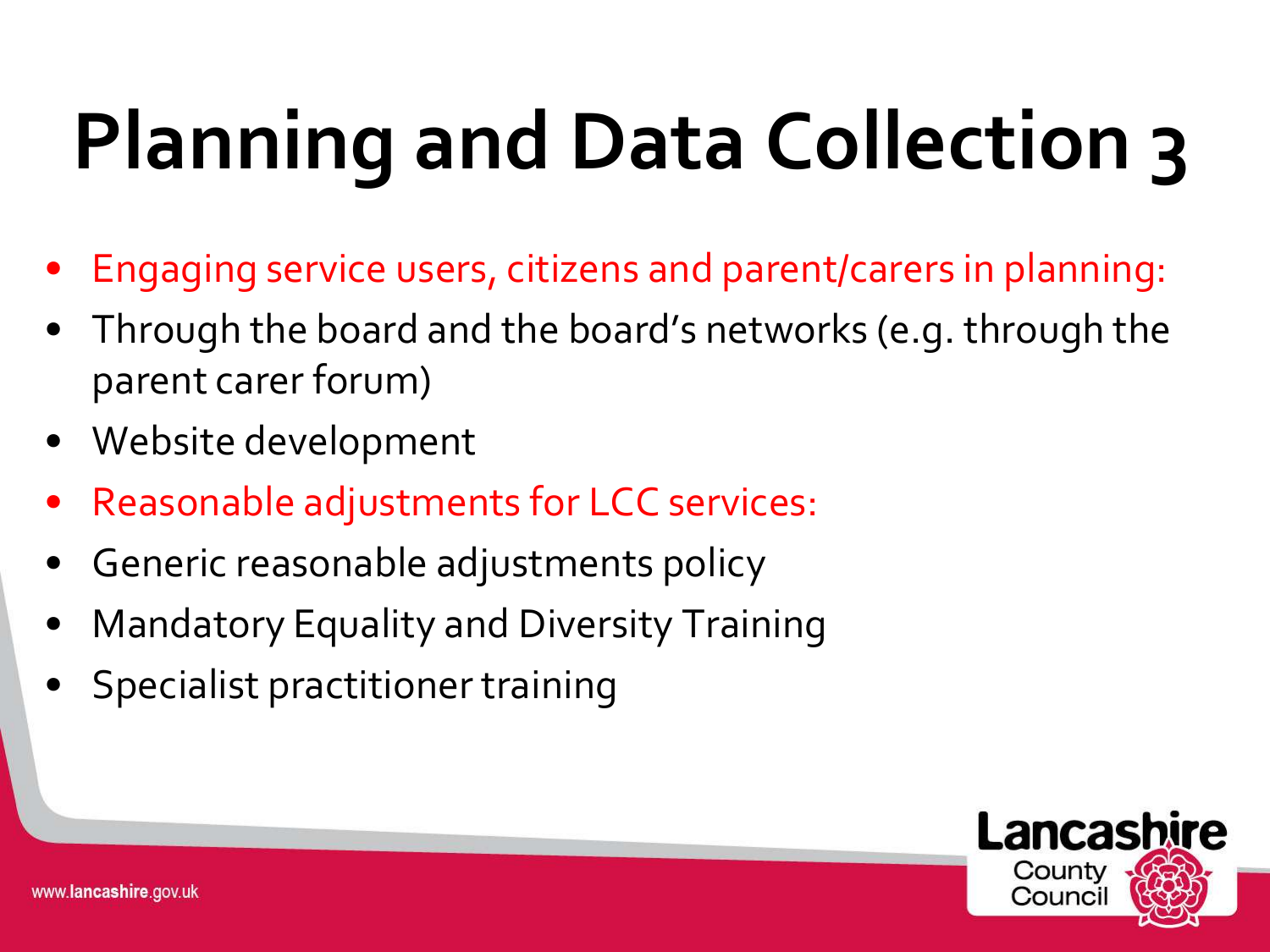- Transition services:
- Take account of young people with autism in planning
- Older people with autism:
- No specific strategy/policy
- Women with autism:
- No specific strategy/policy
- BME:
- No specific strategy/policy



www.lancashire.gov.uk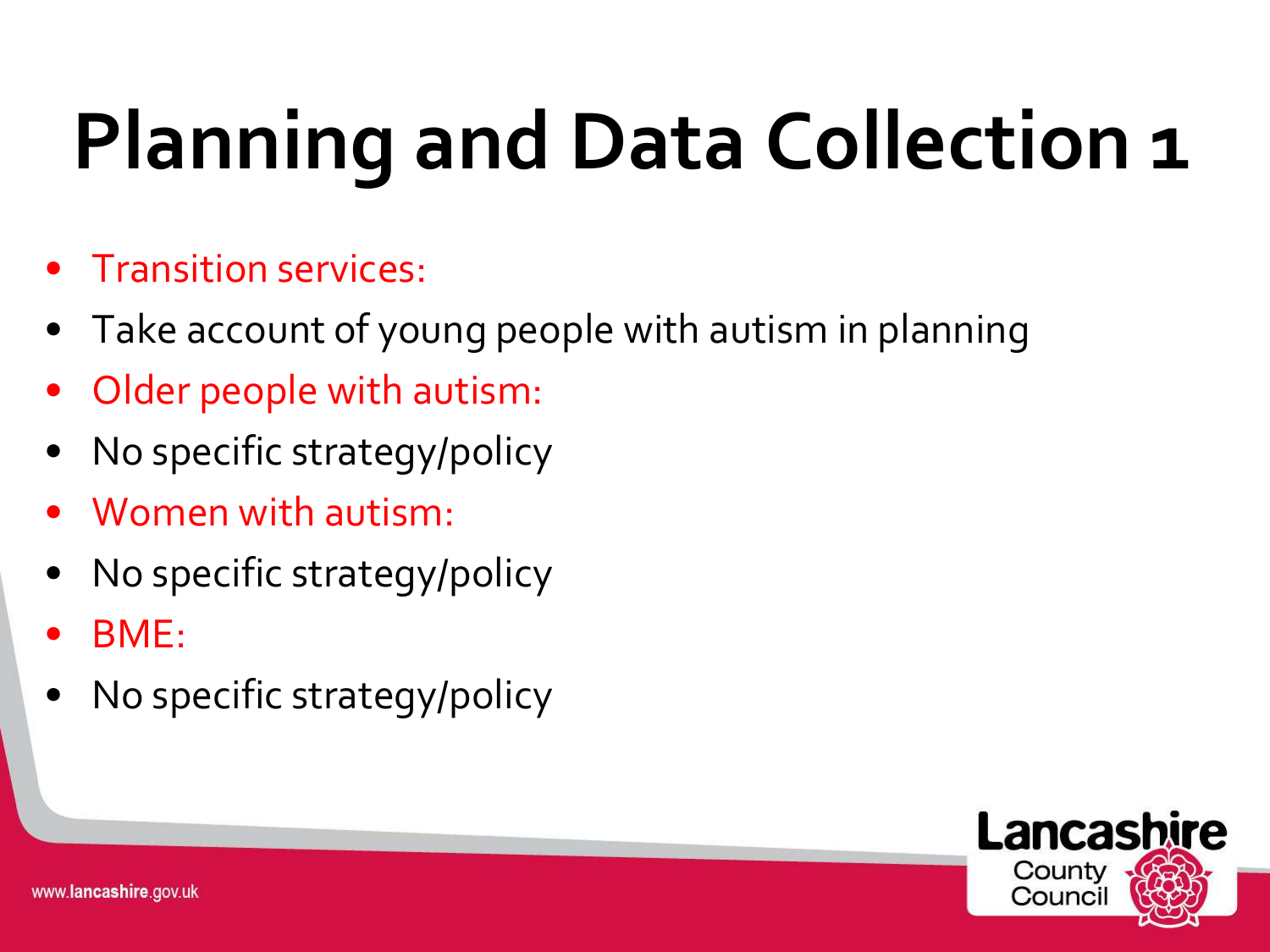#### **Training 1**

- Specific multi-agency training plan:
- Good practice with(in) individual organisations; no overarching strategy
- Training for health and social care staff:
- LCC-commissioned training for social workers carrying out statutory assessments, need update re: health (previously wrote to CCGs), LWDP for providers
- Self-advocates involved in delivering training:
- Yes

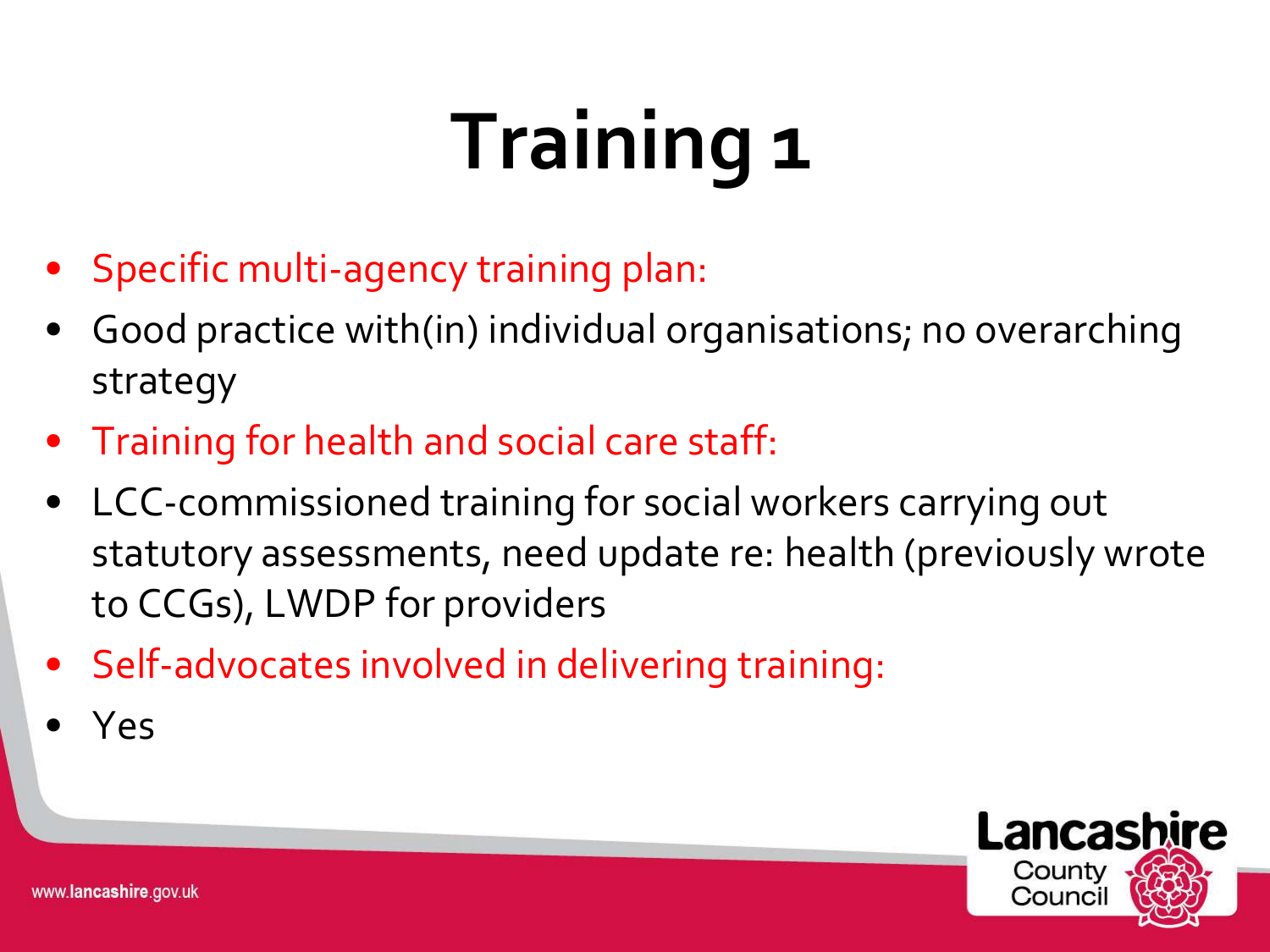#### **Training 2**

- Criminal Justice:
- Need update, will write out to relevant organisations (4,00 police officers have had training), e.g. Crown Prosecution Service, Courts, Probation

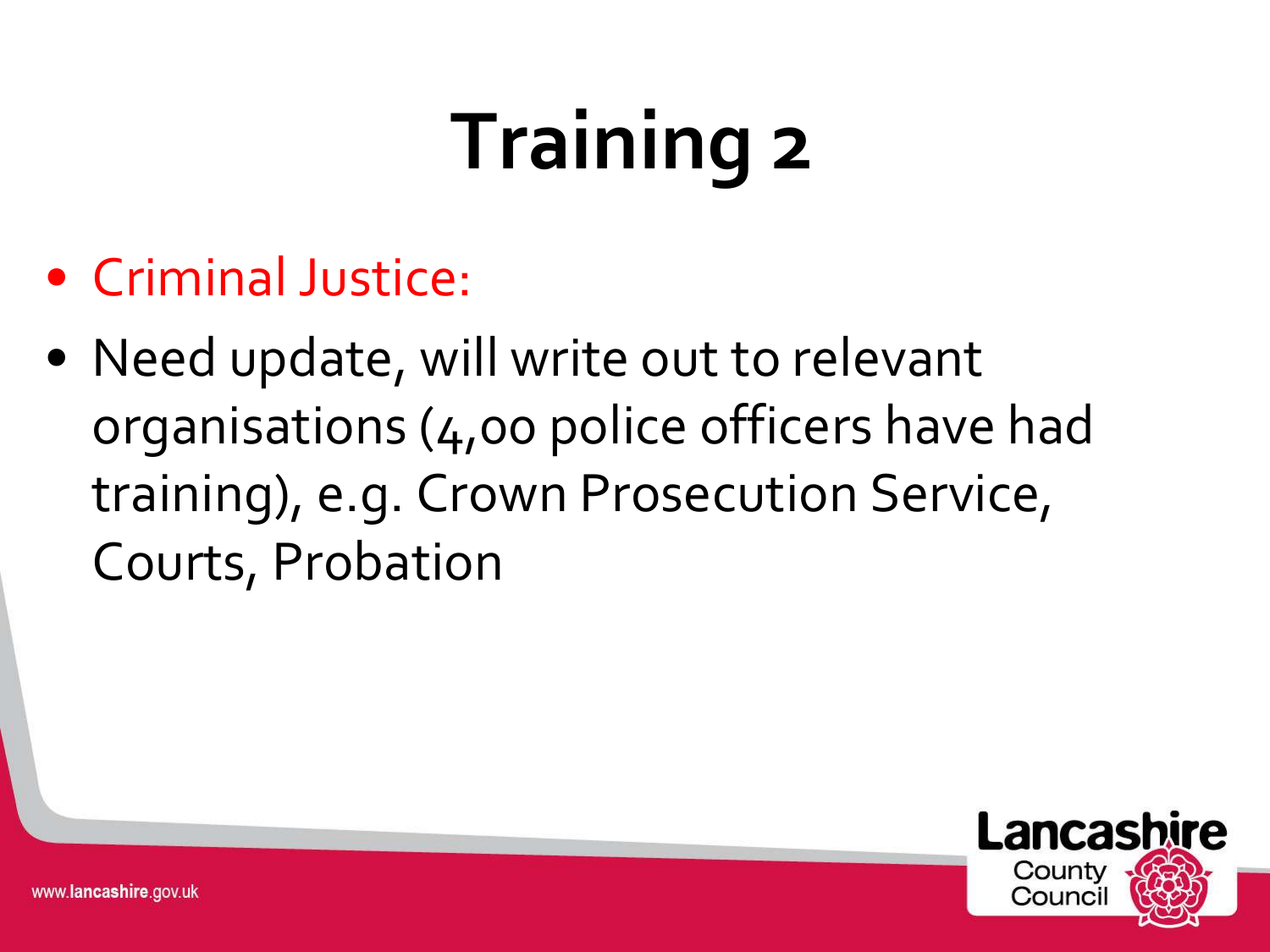### **Diagnosis 1**

- Established integrated diagnosis pathway:
- Yes
- Statistics re:
- Who diagnosed within Lancashire and out-of-area
- Average wait time between referral and assessment
- Numbers diagnosed
- Numbers receiving therapeutic sessions
- Numbers receiving social care services (and type)
- Social Care Assessments: available for people with autism and their carers

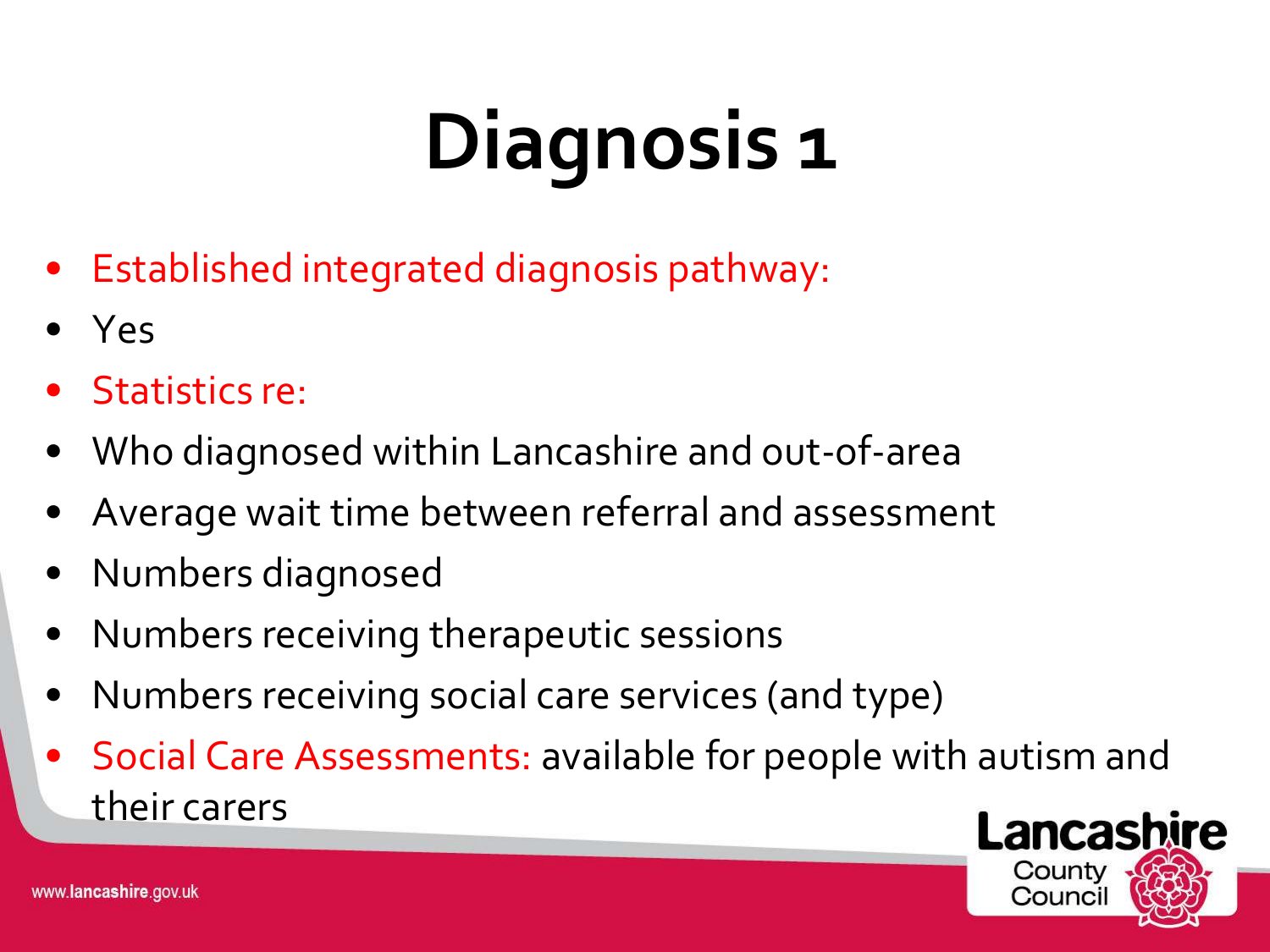#### **Diagnosis 2**

- Access to reasonably adjusted: Speech and Language Therapy Service (SALT) and Clinical Psychology Service
- Main contact point for services:
- MAP (Health)
- LCC Customer Service Hub
- Website
- Advocacy:
- Specific training available, access to an advocate
- Non-FACS eligible:
- Access to other services, e.g. Integrated Well-being Framework

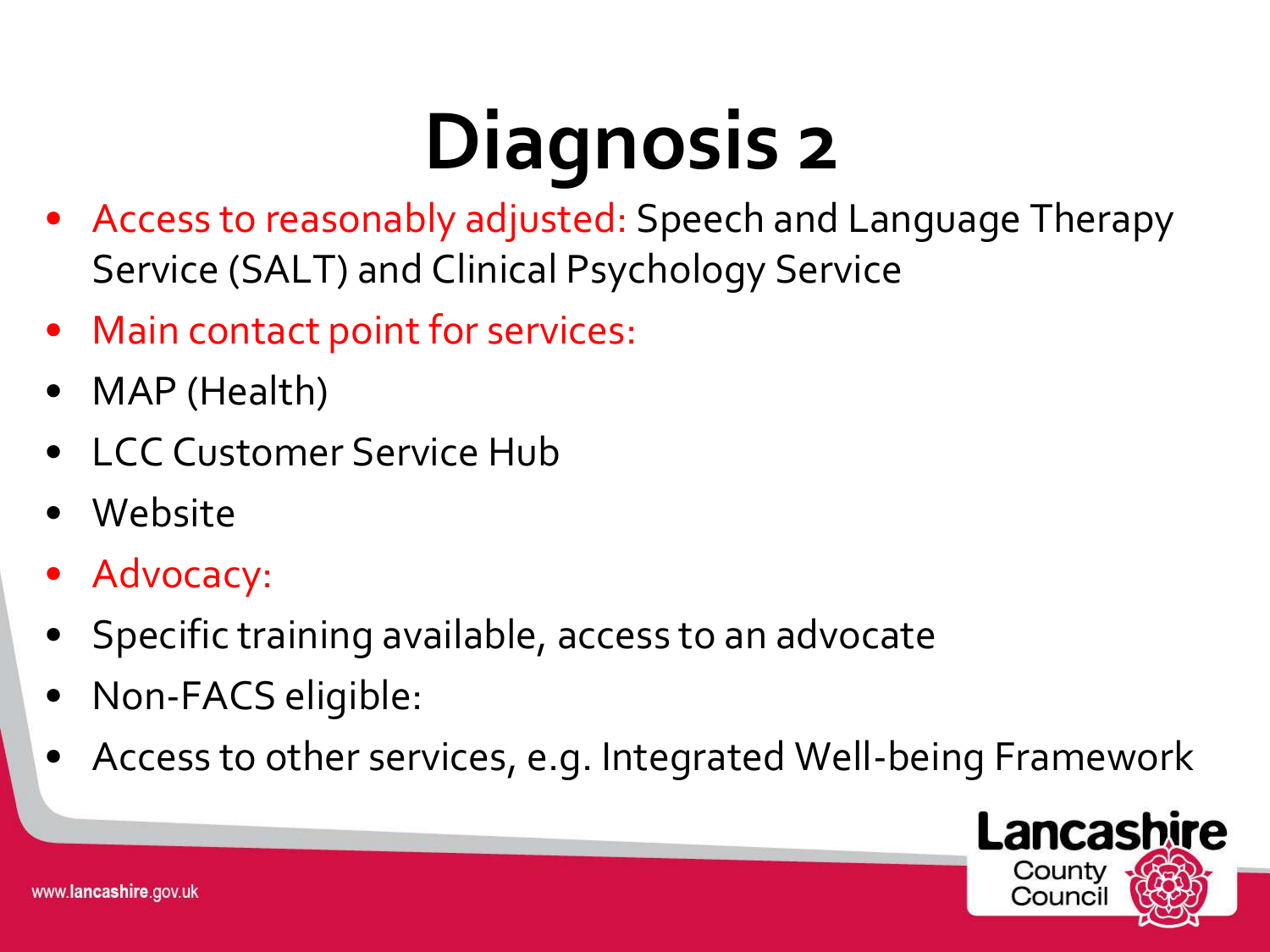### **Housing and Accommodation**

- Local housing strategy: Doesn't specifically identify/reference Autism; included as part of generic disability strategy
- Training for local housing offices: need to link in with housing offices re: training for applications/necessary forms

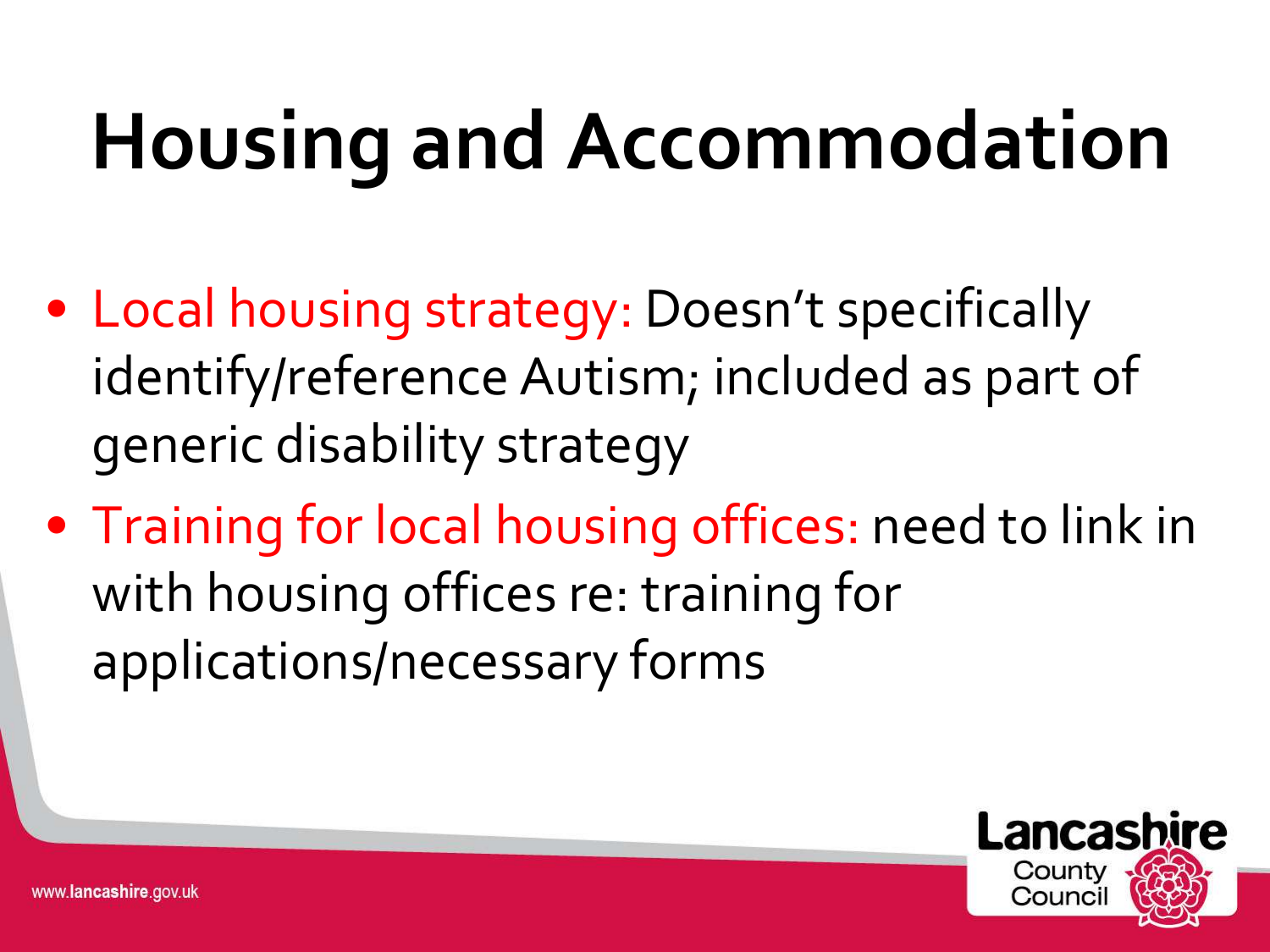#### **Employment**

- Promotion locally with employers: subgroup work, need an over-arching strategy
- Transition services focus on employment: yes, LCC employment officers